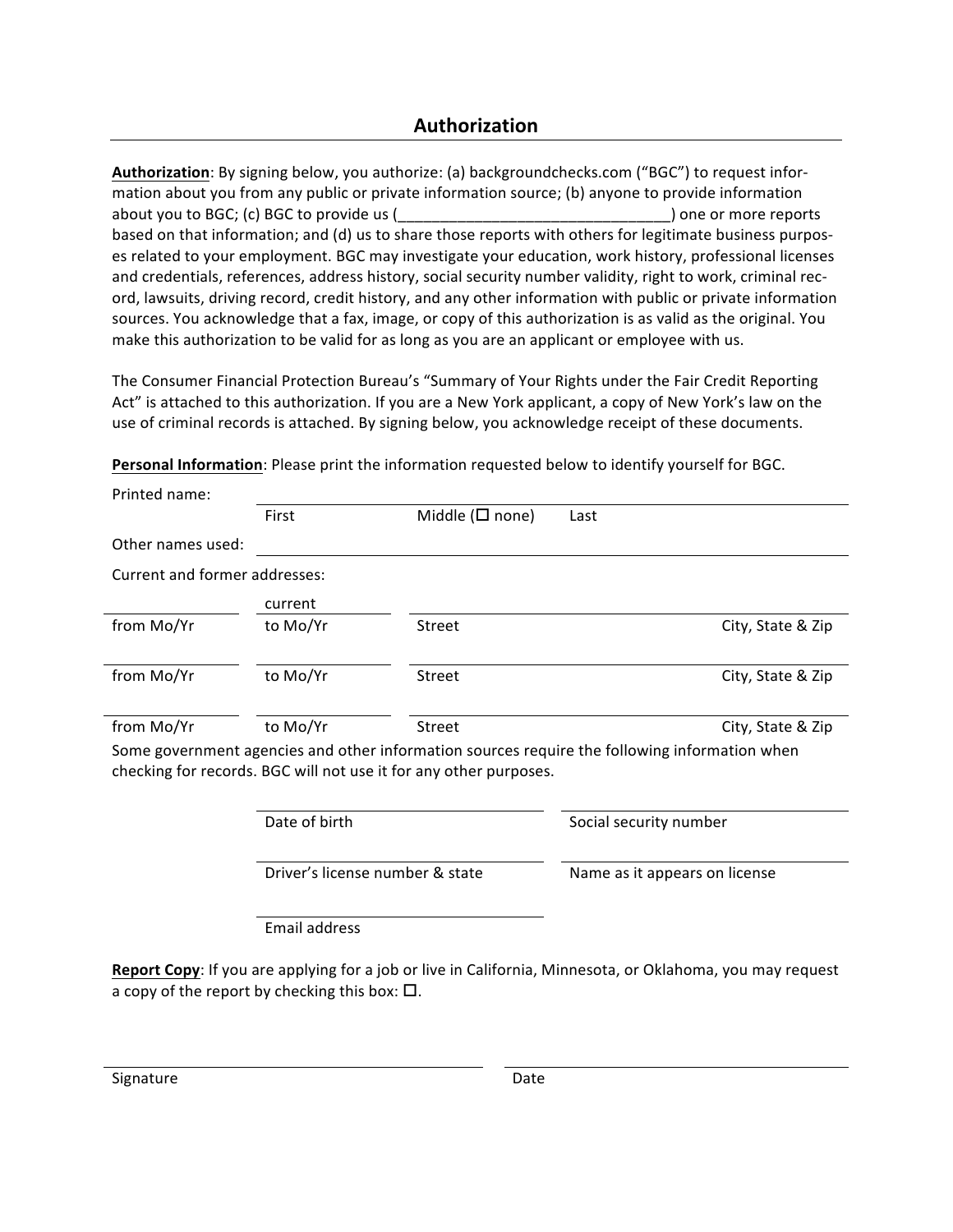*Para información en español, visite www.consumerfinance.gov/learnmore o escribe a la Consumer Financial Protection Bureau, 1700 G Street N.W., Washington, DC 20552.*

## **A Summary of Your Rights Under the Fair Credit Reporting Act**

The federal Fair Credit Reporting Act (FCRA) promotes the accuracy, fairness, and privacy of information in the files of consumer reporting agencies. There are many types of consumer reporting agencies, including credit bureaus and specialty agencies (such as agencies that sell information about check writing histories, medical records, and rental history records). Here is a summary of your major rights under the FCRA. For more information, including information about addi**tional rights, go to** www.consumerfinance.gov/learnmore **or write to: Consumer Financial Pro**tection Bureau, 1700 G Street N.W., Washington, DC 20552.

• You must be told if information in your file has been used against you. Anyone who uses a credit report or another type of consumer report to deny your application for credit, insurance, or employment – or to take another adverse action against you – must tell you, and must give you the name, address, and phone number of the agency that provided the information.

• You have the right to know what is in your file. You may request and obtain all the information about you in the files of a consumer reporting agency (your "file disclosure"). You will be required to provide proper identification, which may include your Social Security number. In many cases, the disclosure will be free. You are entitled to a free file disclosure if:

- a person has taken adverse action against you because of information in your credit report;
- you are the victim of identity theft and place a fraud alert in your file;
- your file contains inaccurate information as a result of fraud;
- you are on public assistance;
- you are unemployed but expect to apply for employment within 60 days.

In addition, all consumers are entitled to one free disclosure every 12 months upon request from each nationwide credit bureau and from nationwide specialty consumer reporting agencies. See www.consumerfinance.gov/learnmore for additional information.

• You have the right to ask for a credit score. Credit scores are numerical summaries of your credit-worthiness based on information from credit bureaus. You may request a credit score from consumer reporting agencies that create scores or distribute scores used in residential real property loans, but you will have to pay for it. In some mortgage transactions, you will receive credit score information for free from the mortgage lender.

• You have the right to dispute incomplete or inaccurate information. If you identify information in your file that is incomplete or inaccurate, and report it to the consumer reporting agency, the agency must investigate unless your dispute is frivolous. See www.consumerfinance.gov/learnmore for an explanation of dispute procedures.

• Consumer reporting agencies must correct or delete inaccurate, incomplete, or unverifiable information. Inaccurate, incomplete or unverifiable information must be removed or corrected, usually within 30 days. However, a consumer reporting agency may continue to report information it has verified as accurate.

• Consumer reporting agencies may not report outdated negative information. In most cases, a consumer reporting agency may not report negative information that is more than seven years old, or bankruptcies that are more than 10 years old.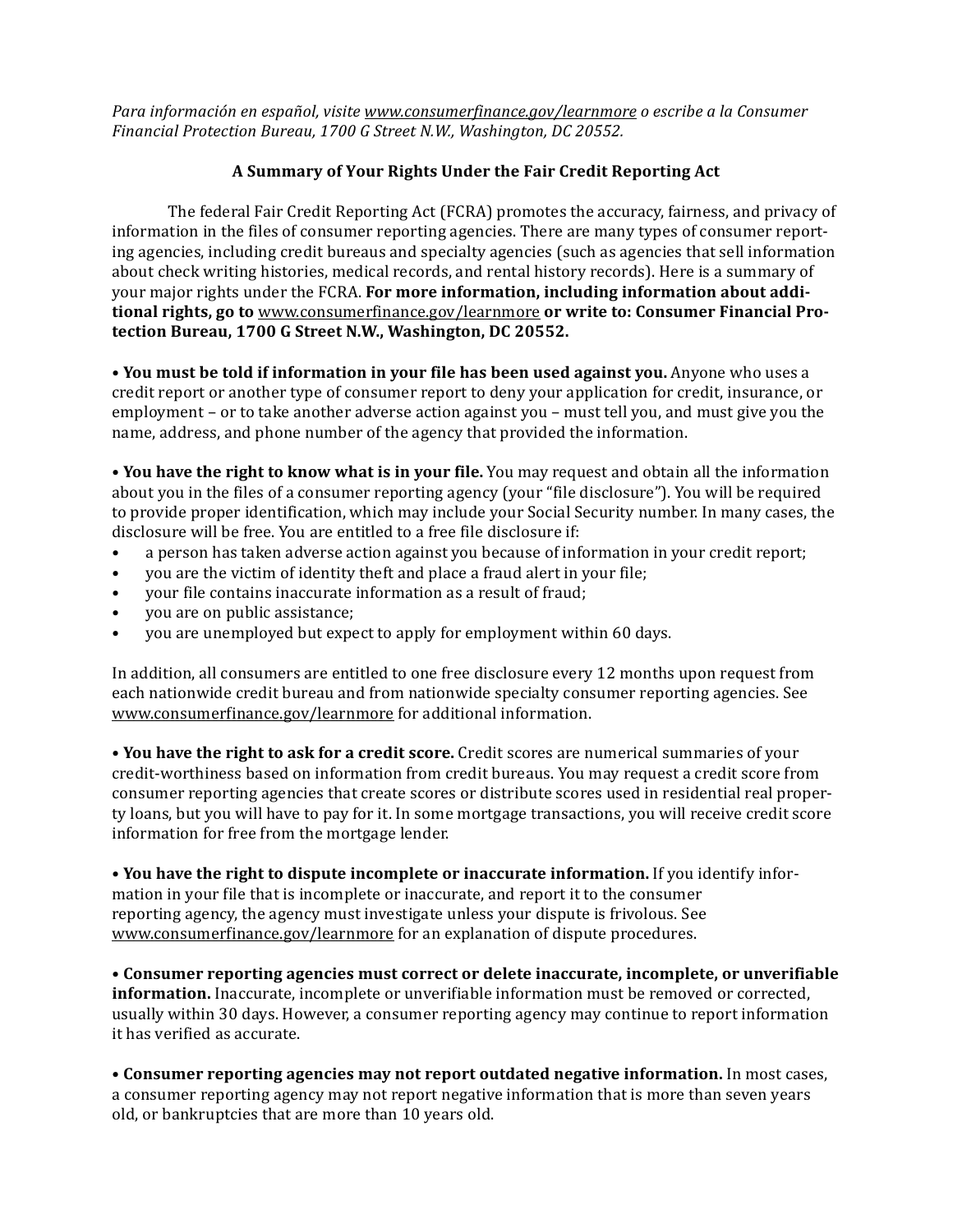• **Access to your file is limited.** A consumer reporting agency may provide information about you only to people with a valid need – usually to consider an application with a creditor, insurer, employer, landlord, or other business. The FCRA specifies those with a valid need for access.

• You must give your consent for reports to be provided to employers. A consumer reporting agency may not give out information about you to your employer, or a potential employer, without your written consent given to the employer. Written consent generally is not required in the trucking industry. For more information, go to www.consumerfinance.gov/learnmore.

• You may limit "prescreened" offers of credit and insurance you get based on information in **your credit report.** Unsolicited "prescreened" offers for credit and insurance must include a tollfree phone number you can call if you choose to remove your name and address from the lists these offers are based on. You may opt-out with the nationwide credit bureaus at 1-888-567-8688.

• **You may seek damages from violators.** If a consumer reporting agency, or, in some cases, a user of consumer reports or a furnisher of information to a consumer reporting agency violates the FCRA, you may be able to sue in state or federal court.

• **Identity theft victims and active duty military personnel have additional rights.** For more information, visit www.consumerfinance.gov/learnmore.

States may enforce the FCRA, and many states have their own consumer reporting laws. In some cases, you may have more rights under state law. For more information, contact your **state or local consumer protection agency or your state Attorney General. For information** about your federal rights, contact:

| <b>TYPE OF BUSINESS:</b>                                              | <b>CONTACT:</b>                                              |
|-----------------------------------------------------------------------|--------------------------------------------------------------|
| 1.a. Banks, savings associations, and credit unions with total        | a. Consumer Financial Protection Bureau                      |
| assets of over \$10 billion and their affiliates                      | 1700 G. Street N.W.                                          |
|                                                                       | Washington, DC 20552                                         |
|                                                                       |                                                              |
| b. Such affiliates that are not banks, savings associations, or cred- | b. Federal Trade Commission: Consumer Response Center -      |
| it unions also should list, in addition to the CFPB:                  | FCRA                                                         |
|                                                                       | Washington, DC 20580                                         |
|                                                                       | $(877)$ 382-4357                                             |
| 2. To the extent not included in item 1 above:                        |                                                              |
| a. National banks, federal savings associations, and federal          | a. Office of the Comptroller of the Currency                 |
| branches and federal agencies of foreign banks                        | <b>Customer Assistance Group</b>                             |
|                                                                       | 1301 McKinney Street, Suite 3450                             |
|                                                                       | Houston, TX 77010-9050                                       |
|                                                                       |                                                              |
| b. State member banks, branches and agencies of foreign banks         | b. Federal Reserve Consumer Help Center                      |
| (other than federal branches, federal agencies, and Insured State     | P.O. Box 1200                                                |
| Branches of Foreign Banks), commercial lending companies              | Minneapolis, MN 55480                                        |
| owned or controlled by foreign banks, and organizations operat-       |                                                              |
| ing under section 25 or 25A of the Federal Reserve Act                |                                                              |
|                                                                       |                                                              |
| c. Nonmember Insured Banks, Insured State Branches of Foreign         | c. FDIC Consumer Response Center                             |
| Banks, and insured state savings associations                         | 1100 Walnut Street, Box #11                                  |
|                                                                       | Kansas City, MO 64106                                        |
| d. Federal Credit Unions                                              | d. National Credit Union Administration                      |
|                                                                       | Office of Consumer Protection (OCP)                          |
|                                                                       | Division of Consumer Compliance and Outreach (DCCO)          |
|                                                                       | 1775 Duke Street                                             |
|                                                                       | Alexandria, VA 22314                                         |
| 3. Air carriers                                                       | Asst. General Counsel for Aviation Enforcement & Proceedings |